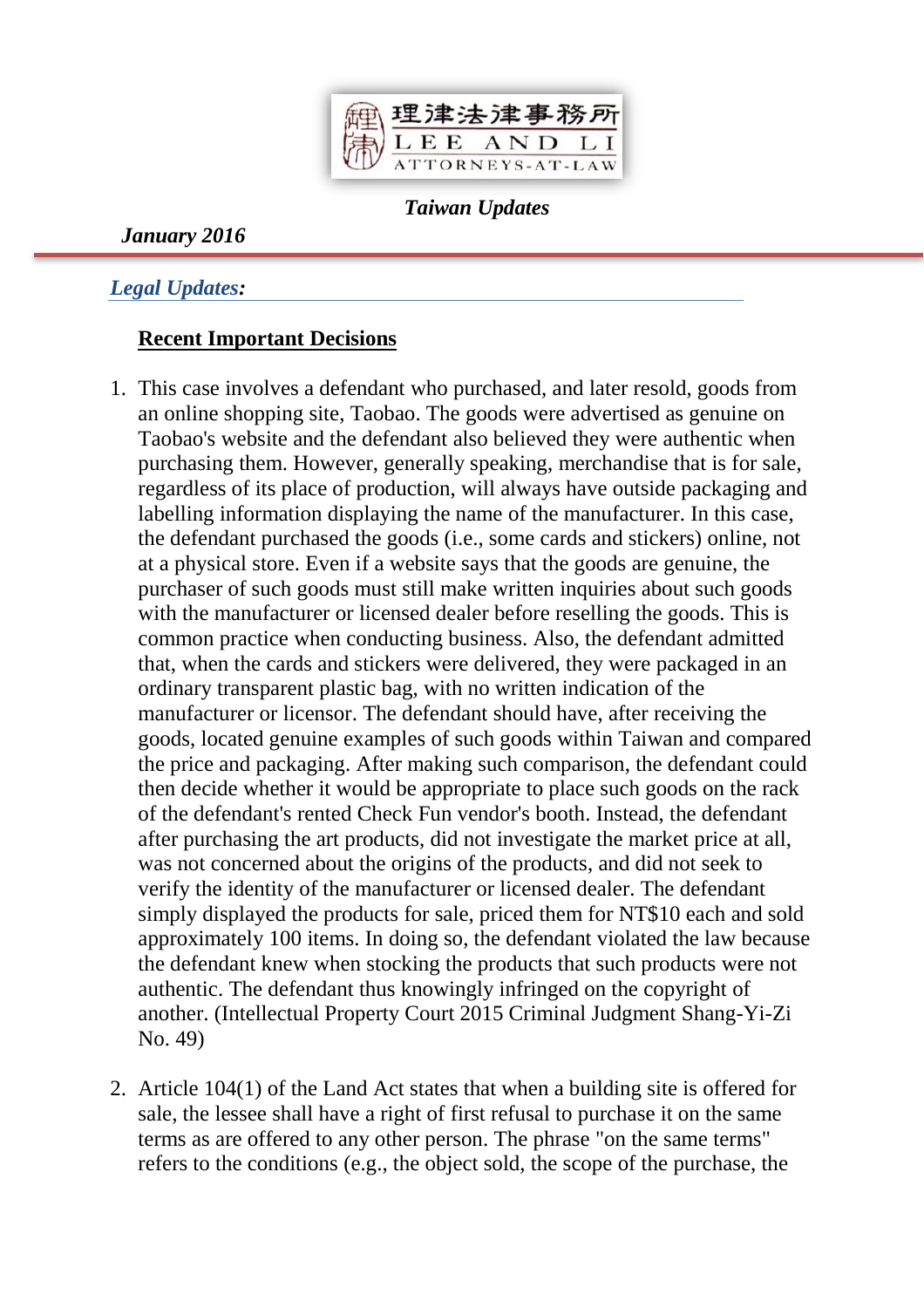price, the method of payment, warranties for defects, and similar matters) on which the lessee may demand to become the purchaser of the building site. The right of first refusal is considered a "right of formation"; once it is lawfully exercised, the conditions on which the seller sought to sell the building site to the third party effectively form the conditions of sale between the seller and the lessee. In the absence of a specific applicable statutory provision or the consent of the parties, a court may not modify the price of such sale. (Supreme Court of Taiwan 2015 Tai-Shang-Zi Civil Judgment No 1433).

# **Labor Law**

Taiwan's law on the effectiveness of non-compete covenants has always been determined by court cases and has not been dealt with directly by legislation. This changed on November 27, 2015, when Taiwan's Legislative Yuan, in order to make Taiwan's labor law more comprehensive, adopted amendments to the Labor Standards Act that deal with non-compete covenants. According to the amended Article 9-1, employers seeking to conclude non-compete covenants with their employees must abide by the following requirements:

- (i) the employer must have a legitimate business interest in need of protection;
- (ii) the position occupied by the employee must involve such employee using or accessing trade secrets or other leading technologies of the employer;
- (iii) the scope of the non-compete covenant must be reasonable with respect to the time period imposed and the geographical region covered; and
- (iv) the employer must pay reasonable compensation to the employee for any harm that he / she suffers as a result of abiding by the non-compete covenant.

As well, in order to prevent employers from using a change in the location of a work place to force an employee to resign, further amendments have been made to the Labor Standards Act. The new Article 10-1 of this act now stipulates that an employer, when changing the location of a workplace, may not violate the employment contract and shall abide by the following principles:

- (i) the move must be based on a business operations need, not on an improper motive or purpose;
- (ii) unfavorable changes may not be made to the employee's salary or other conditions of employment;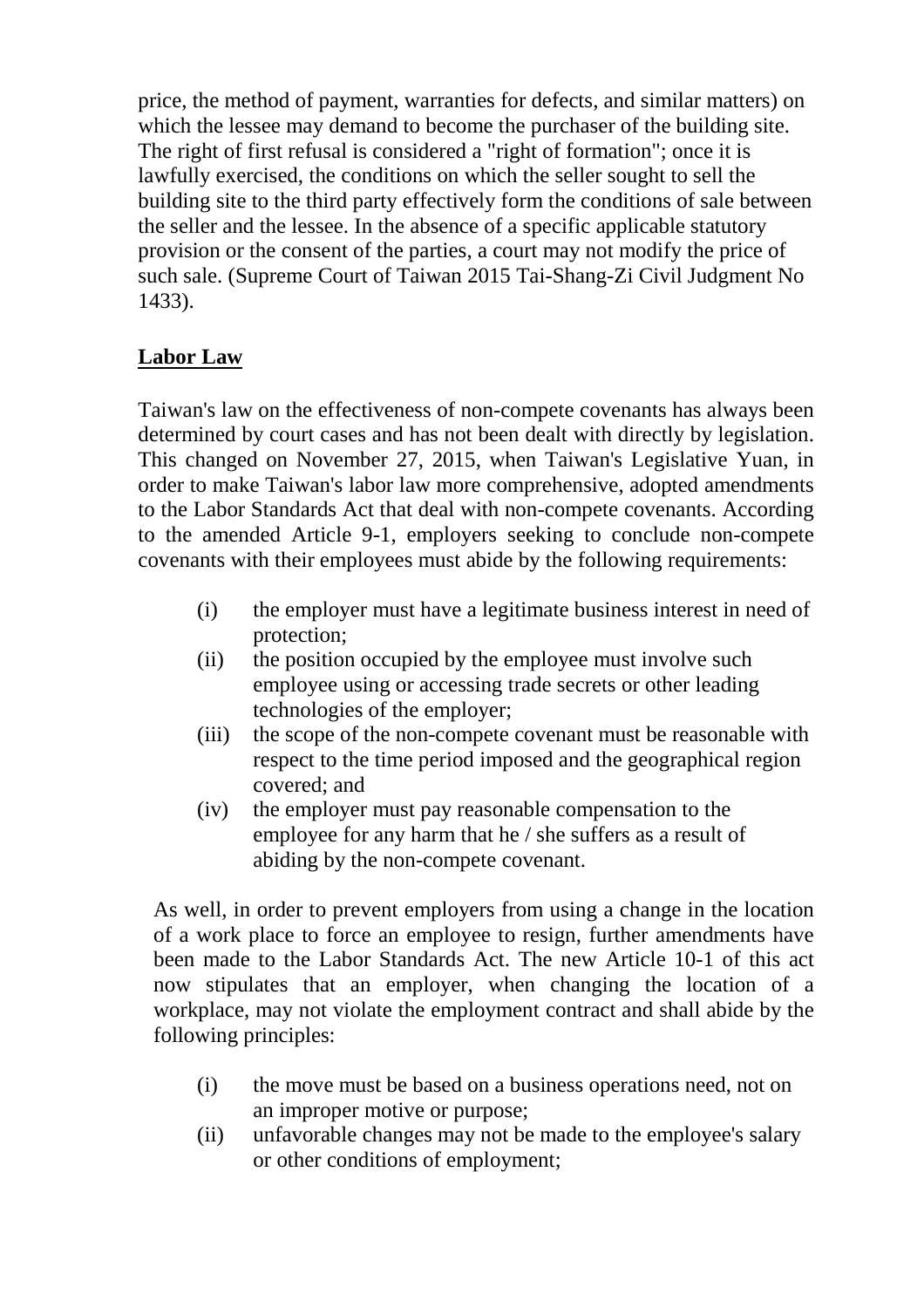- (iii) after the relocation, the work must be work that the employee is capable of performing in terms of the physical demands and technology involved;
- (iv) when the workplace has been moved to a distant location, the employer must provide necessary assistance to aid the employee in relocating; and
- (v) the changes must take into account the well-being of the employee and his / her family.

# **Business Law**

Article 14(1) of the Limited Partnership Act states that: "[a] partner may contribute cash, property, goodwill, service or other interests to the capital of the limited partnership, provided that the amount of the goodwill or other interests contributed by any limited partner shall not exceed a certain proportion of the total capital contribution of the limited partnership." The term "a certain proportion" refers to a specific number that is authorized by a decision of the competent authority.

On November 30, 2015, the Ministry of Economic Affairs of Taiwan issued a circular letter stipulating that, for limited partnerships with a total capital contribution of less than NT\$30,000,000, a certain amount refers to a contribution of credit or other interests not exceeding half of the total capital contribution. With respect to limited partnerships with a capital contribution of more than NT\$30,000,000, a certain amount refers to a contribution of credit or other interests not exceeding half of the first NT\$30,000,000 in capital contribution and three quarters of the capital contribution amount beyond NT\$30,000,000.

# **Intellectual Property**

Invention patent applications to Taiwan's Accelerated Examination Program ("AEP") must meet one of the following conditions:

- (i) the application's foreign counterpart has been granted under substantive examination by a foreign patent authority;
- (ii) the European Patent Office, Japanese Patent Office, or United States Patent Office initiated an Office Action during substantive examination and has not yet allowed the application's foreign counterpart;
- (iii) the invention patent is essential to commercial exploitation; or
- (iv) the invention application relates to green energy.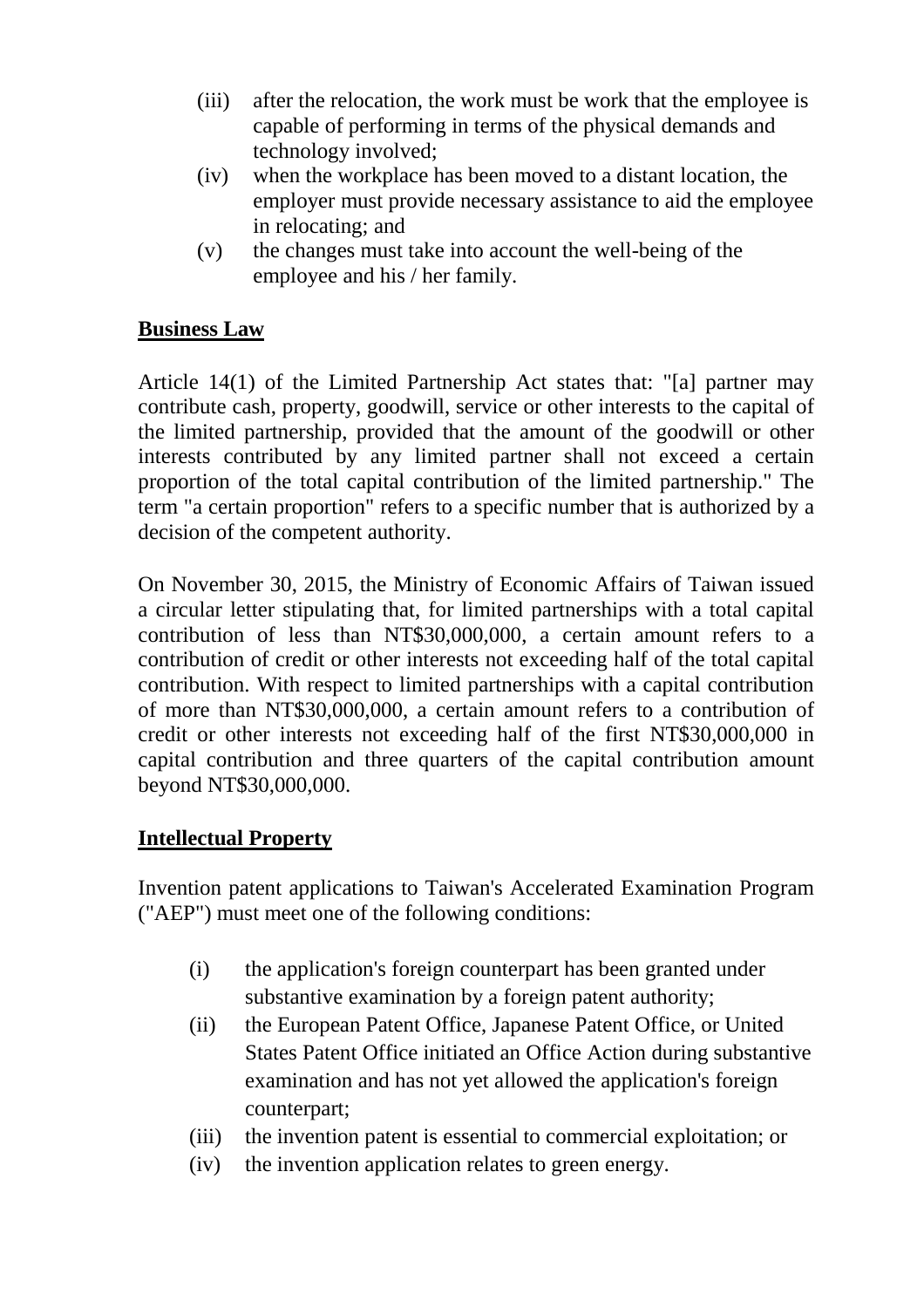According to statistics of the Intellectual Property Office of Taiwan's Ministry of Economic Affairs, conditions (i) and (ii) above are the most common conditions under which domestic and foreign applicants apply. On the other hand, as of the end of November, 2015, there were a total of 126 domestic AEP invention patent applications filed based on condition (iii), while only one foreign application was filed based on this condition. Further, 36 invention patent applications were filed under the AEP pursuant to condition (iv), all of which were filled by domestic applicants. Clearly, conditions (iii) and (iv) are neglected by foreign applicants. Applicants seeking to apply for the AEP pursuant to condition (iii) may provide as proof photos of the finished product, a sales catalogue, or negotiated licensing agreements. Applications relating to energy saving and carbon reduction technologies and new energy sources may all be filed under the AEP pursuant to condition (iv).

#### *Economic Updates:*

# **FTC Imposes Heavy Fines on 10 Capacitor Companies for Concerted Action; Fines Total NT\$5,796,600,000**

On December 9, 2015, the Fair Trade Commission of Taiwan's Executive Yuan imposed fines of NT\$5,796,600,000 on 10 American, Japanese, Hong Kong, and Taiwanese aluminum and tantalum capacitor companies.

# **Chinese Investment in Taiwan's IC Design Sector: the Legislative Yuan Maintains the Prohibition**

China's Tsinghua Unigroup intends to acquire an equity interest in three large Taiwanese semiconductor packaging and testing companies. This has given rise to serious concerns on the part of Taiwan's competent authority and Taiwanese industry. On December 18, 2015, the Legislative Yuan adopted on the third reading the 2016 Central Government General Budget Proposal, the main contents of which are as follows. First, out of concern for protecting sensitive indigenous technology and the continued existence of Taiwan's semiconductor design industry, the government may not, at this current stage, remove the restrictions on Chinese investment in this industry. Second, the Ministry of Economic Affairs and related government entities must closely investigate the sensitive technology of the entire IC industry (i.e., not just the IC design sector), national security, industrial conditions, and the possible effects of Chinese foreign investment. The Investment Commission of the Ministry of Economic Affairs must first make a report to the Legislative Yuan before the Investment Commission may authorize any Chinese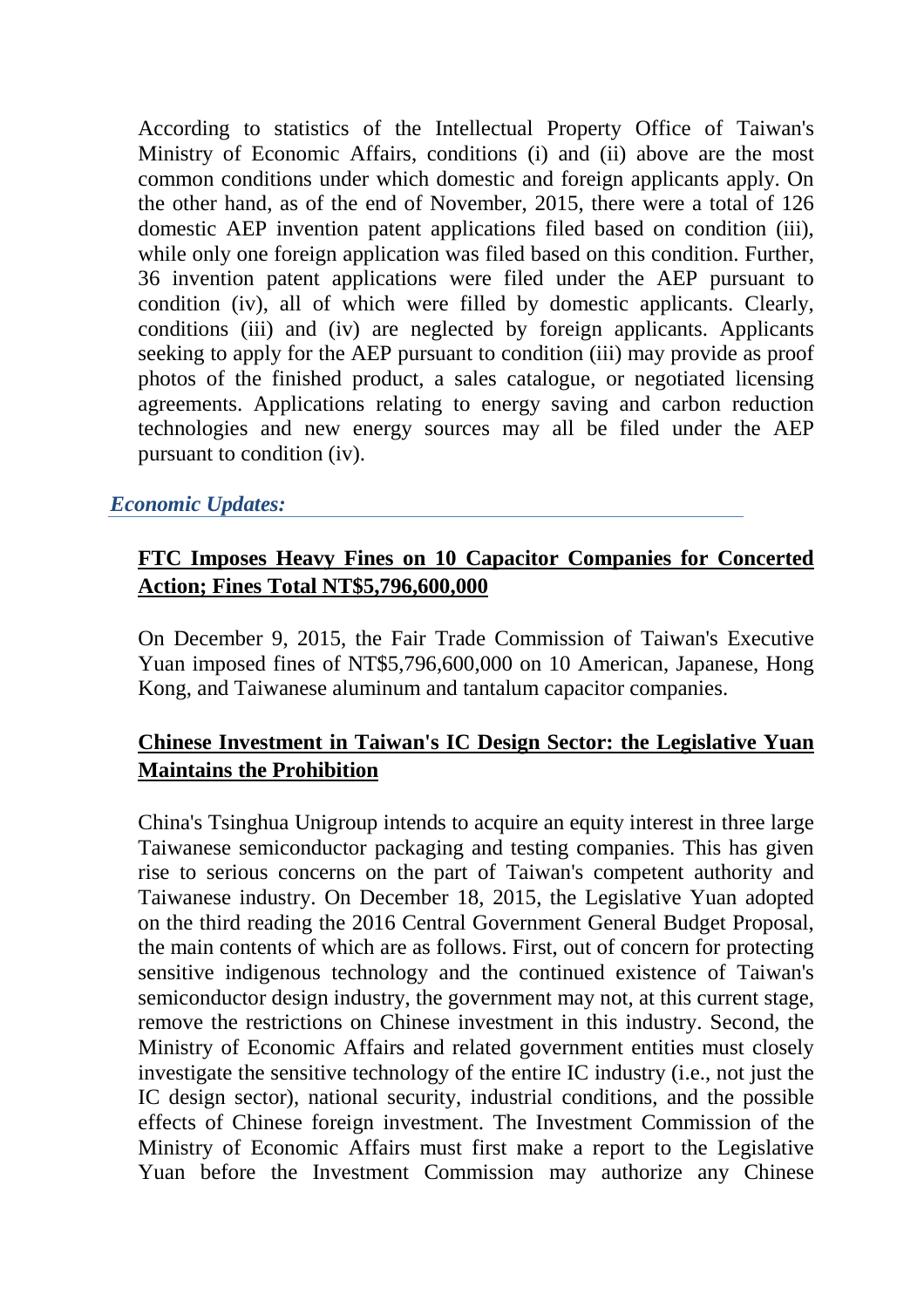investments or acquisitions in the IC industry. Third, the Ministry of Economic Affairs and relevant government ministries must seriously examine Tsinghua Unigroup's acquisition of an equity interest in three Taiwanese semiconductor packaging and testing companies (Powertech Technology Inc., Siliconware Precision Industries Co., Ltd., and ChipMOS TECHNOLOGIES INC.,) by Tsinghua Unigroup. Such transaction may not be permitted before an impact assessment has been made and submitted to the Legislative Yuan.

#### *Government Updates:*

# **Number of Countries Granting Taiwan Visa-Free or Visa-on-Arrival Access Reaches 161**

The Ministry of Foreign Affairs of Taiwan recently secured the agreement of several countries to extend visa-free or visa on arrival access to Taiwan passport holders. This brings the number of such countries to 161. The Ministry of Foreign Affairs has also continued to pursue with other countries initiatives for mutual recognition and exchange of driver's licenses. Currently, there are 85 countries that exempt holders of Taiwan driver's licenses from the requirement for a written or road test. Instead, such drivers may apply directly to exchange their licenses.

#### **Taiwan's EPA will Participate in the UN Climate Summit for the first time**

The 2015 United Nations Climate Change Conference (COP21) took place in Paris on November 30 2015. COP21 was the 21st yearly session of the United Nations Framework Convention on Climate Change. Wei Kuo-yen, the Minister of the Environmental Protection Agency ("EPA") of the Executive Yuan, was the first EPA Minister in the history of Taiwan to participate in a UN climate summit. The conference was also attended by representatives of other relevant Taiwan government ministries, including the Ministry of Economic Affairs, the Bureau of Energy, the Industrial Development Bureau, the Council of Agriculture, the Ministry of Transportation and Communications, the Institute of Transportation, the Ministry of Health and Welfare. This year, the parties to the United Nations Framework Convention on Climate Change UNFCCC Conference focused on six key points: mitigation, adaptation, loss and damage, capacity-building, finance, and technology development and transfer. The EPA will invite other Taiwan government ministries to participate in the joint development of policies.